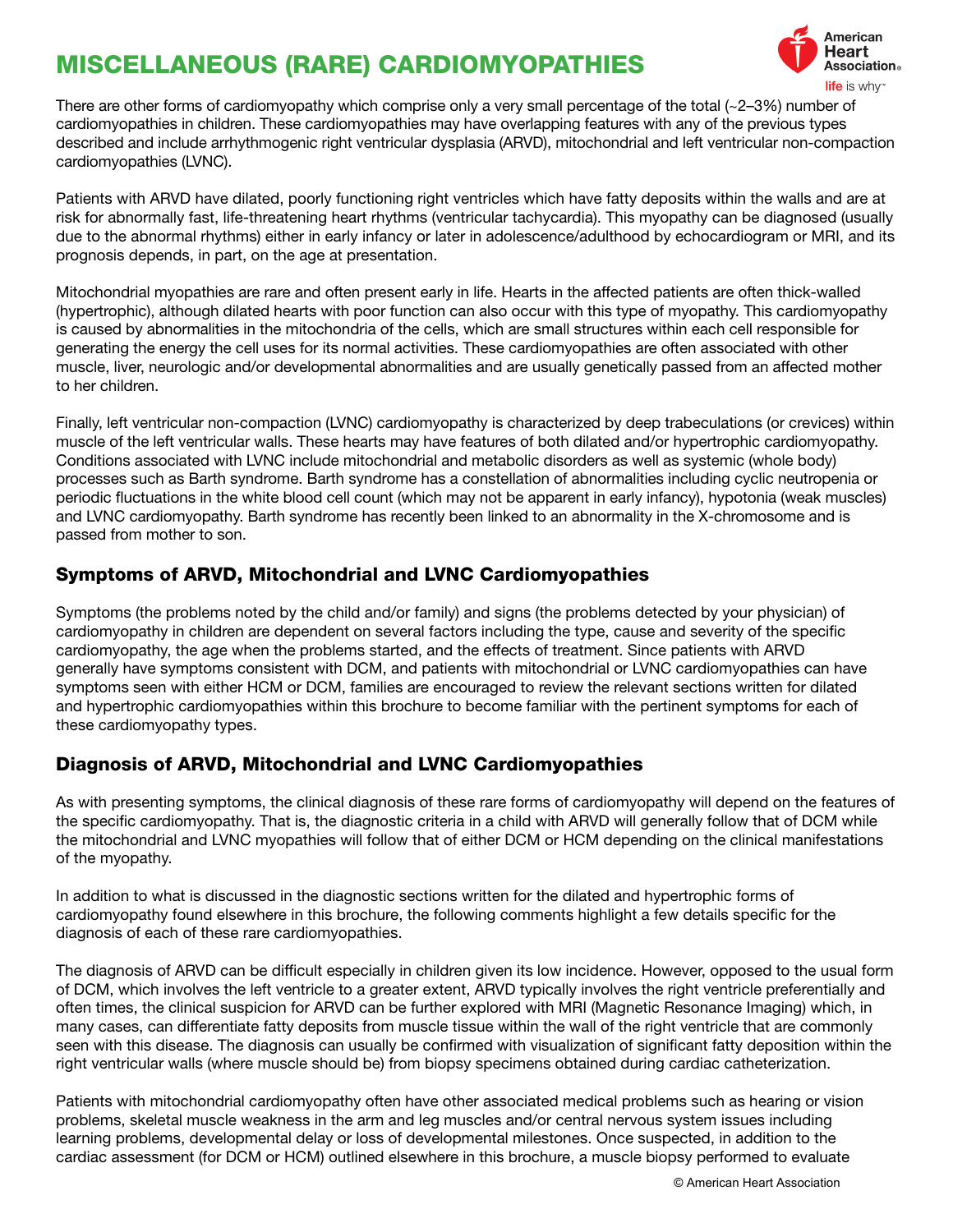both structure and function of the mitochondria can help verify this diagnosis. A cardiac biopsy is generally not useful because the volume of muscle tissue necessary to perform the mitochondrial analyses can only be safely obtained from arm or leg muscles.

The diagnosis of LVNC can often by strongly suspected when deep crevices or trabeculations are noted with the walls of the left ventricle during an echocardiogram. Very few other cardiac diagnoses have these specific findings. Genetic testing may become more available in the near future to assess identified causes of LVNC especially among male children and those suspected of having Barth syndrome (see following discussion on the G4.5 mutation testing).

## Causes of the Miscellaneous Cardiomyopathies

Currently, the cause of these "rare" cardiomyopathies in most children is incompletely understood, but in a subset of children it is clear that the cause is an error or mistake in a gene. For a greater understanding of the basics of human inheritance patterns and a more detailed discussion of the potential genetic causes of the "rare" cardiomyopathies, the reader is encouraged to read separate sections entitled "Overview of Inheritance" and "Genetics of Cardiomyopathies" printed elsewhere in this brochure.

# Current Treatment

Currently, there are no therapies that can "cure" cardiomyopathy; however, many treatments are available that can improve symptoms and decrease risk in children with cardiomyopathy. The choice of a specific therapy depends on the type of cardiomyopathy, the clinical condition of the child, the risk of dangerous events and the ability of the child to tolerate the therapy. To review detailed therapies for both the dilated and hypertrophic forms of cardiomyopathy that apply to ARVD, mitochondrial myopathy or LVNC, the reader is directed to the pertient sections on treatment written for DCM and HCM elsewhere in this brochure.

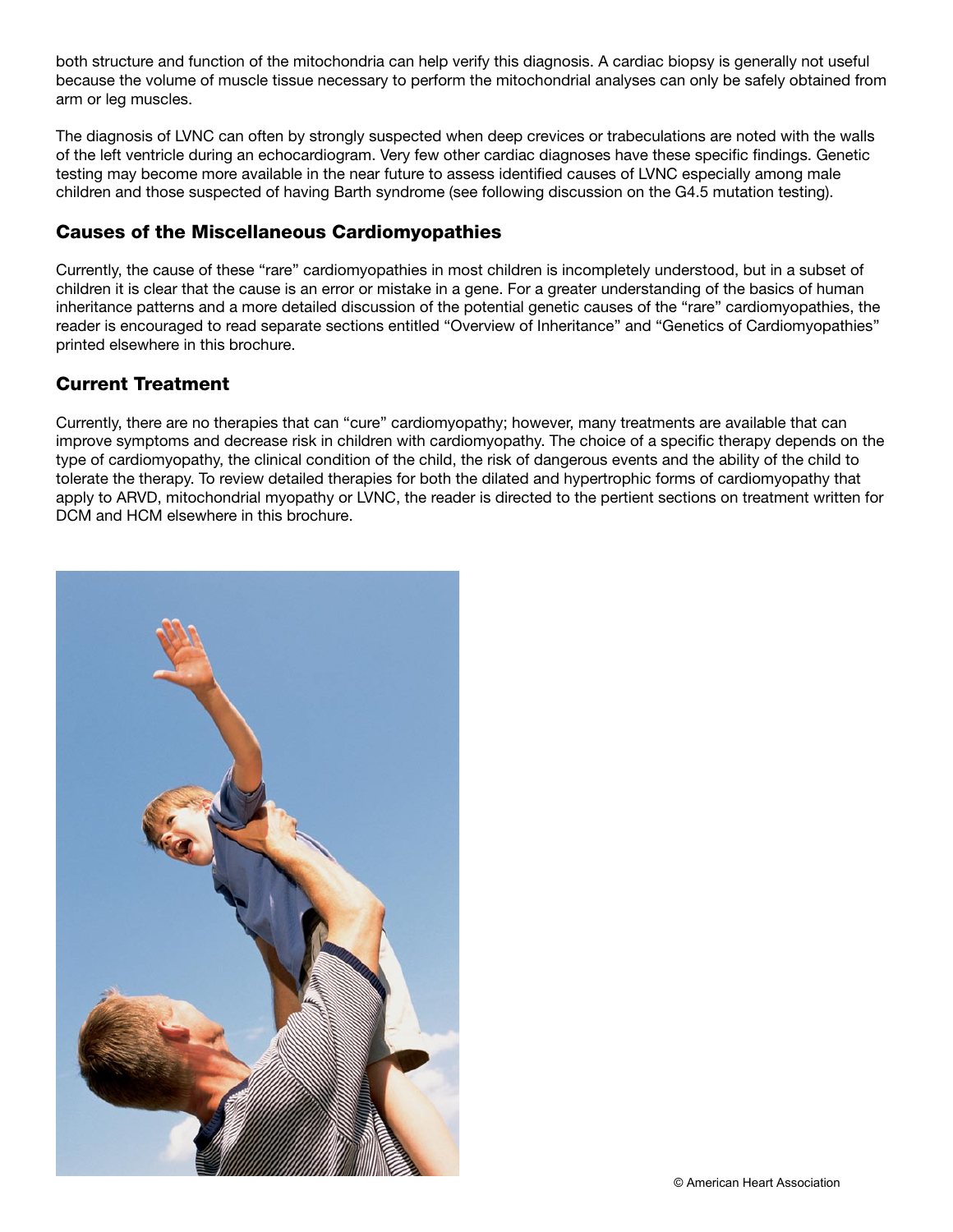# Prognosis

Many children with cardiomyopathy are able to lead relatively normal lives once the diagnosis has been established and appropriate therapies have been started. The long-term prognosis varies depending on the type of cardiomyopathy and the degree of functional impairment. Children with cardiomyopathy should be watched closely for the development of heart failure, abnormal heart rhythms, blood clots inside the heart and other signs that the heart is not able to maintain normal blood flow. Once signs of heart failure or significantly abnormal rhythms appear, aggressive therapy is begun with close monitoring for signs of worsening blood flow to the vital organs. If other organs show signs of damage or the heart failure does not respond to medications, a cardiac assist device and/or transplant is considered early, as the waiting time for a donor heart can be unpredictable. It is important that a child with cardiomyopathy be closely monitored at a center with expertise in pediatric heart failure, cardiomyopathy, arrhythmias, cardiac assist devices and transplantation in order to ensure rapid response to any worsening of his or her condition.

In children with DCM, approximately 35% recover completely, 35% stabilize and the remaining may progressively worsen. Children with DCM are more prone to congestive heart failure and have a higher rate of heart transplantation compared with other forms of cardiomyopathy. However, improved medical therapy may eventually change this scenario. Current average five-year survival rates for children with typical DCM are 40–50%. Survival rates for ARVD, LVNC and mitochondrial myopathies are much less well established.

The outcome of hypertrophic cardiomyopathy is highly variable with some patients remaining asymptomatic, some developing symptoms and possibly progressive heart failure, and all remaining at risk for sudden death. Heart transplant is performed uncommonly and is primarily reserved for patients with severe, uncontrollable heart failure. Average 10-year survival rates for older children with HCM are > 90%, although infants with HCM typically do far more poorly.

## Living with Cardiomyopathy

The diagnosis of cardiomyopathy affects many areas of a child's life. The following sections outline the general approaches to living with cardiomyopathy. It is important that specific recommendations are developed by the team caring for the child with cardiomyopathy.

# Physical Activity

Children with cardiomyopathy are not allowed to play competitive sports because of the possibility of a sudden collapse or increased heart failure. A competitive sport is an organized team activity for which training is required.

A child with the dilated subtype of rare cardiomyopathy (LVNC and ARVD) and no heart failure symptoms can be allowed to perform recreational athletic activities, also known as low-dynamic or low-static sports, in a non-competitive situation. In milder cases of cardiomyopathy, the child may even participate in gym class after careful discussions between the child, teacher, and parents to ensure that the level of activity does not cause overexertion (breathlessness, chest pain, excessive sweating). Children with the hypertrophic subtype of cardiomyopathy (i.e., mitochondrial) are prohibited from serious recreational sports because of the possibility of a sudden collapse and death. Specific activity recommendations should be individualized by the treating cardiologist.

#### **School**

The intellectual, psychological, and social benefits of attending school cannot be overestimated in the child with cardiomyopathy. Adjusting medication schedules so they do not interfere with school activities, discussing safe activity levels with school personnel, and providing tutoring to maintain academic performance are important interventions that can help a child to stay in school and keep up with their peers. Often close communication between the parents, medical care team, and the school nurse can help to keep a child up to date in school.

# Friends

Every effort should be made to allow a child with cardiomyopathy to spend time with friends. The child should also be allowed to participate in recreational activities whenever possible. However, an effort should be made to avoid contact with those who are acutely ill with fever, even though many children with cardiomyopathy are able to tolerate upper respiratory tract illnesses (common colds) well.